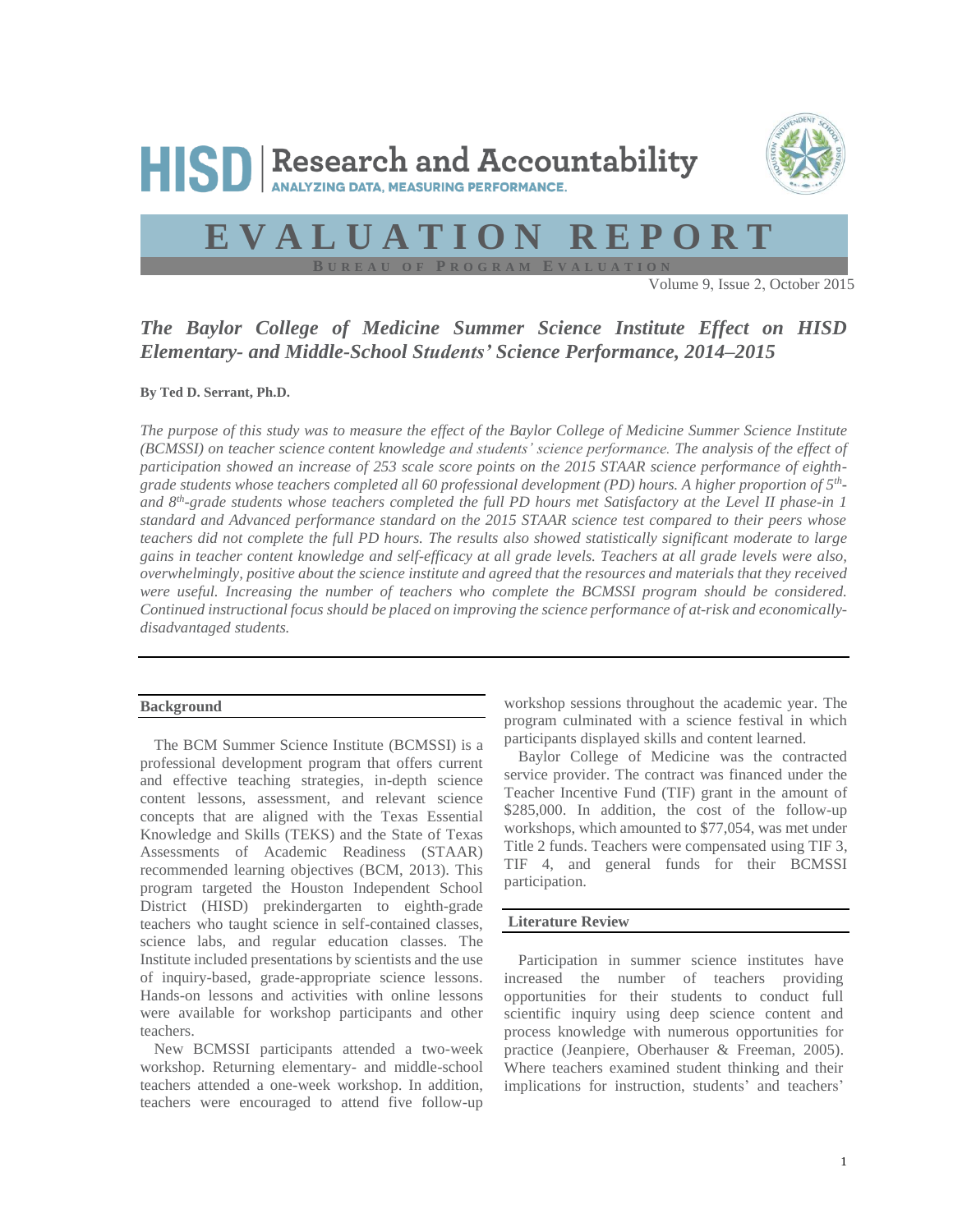science content knowledge and test scores increased (Heller, Dahler, Wong, Shinohara & Miratrix, 2012).

Research has shown that teachers who demonstrated improvements in science content knowledge and their abilities to analyze science teaching also demonstrated higher gains in students' science content knowledge (Roth, Garnier, Chen, Lemmens, Schwille, & Wickler, 2011). The improvement in students' science content knowledge was also associated with teachers' pedagogical content knowledge about students' thinking, and teaching practices aimed at improving the coherence of science content storylines (Roth, et al., 2011).

Third- and fourth-grade culturally and linguistically diverse students whose teachers had a yearlong science professional development program demonstrated significant growth in the inquiry abilities of all students. Low achieving, low-SES, and LEP students made impressive gains (Cueras, Lee, Hart, & Deaktor, 2005). A three-year professional development program to improve teaching practice significantly raised third- to fifth-grade science scores. It consistently decreased the achievement gaps among third- and fifth-grade demographic groups but held steady for the fourth grade (Luft, Wong & Ortega, 2009).

A study designed to measure the influence of inquiry science on teacher practices among fourth- and fifthgrade teachers in the Los Angeles United School District found that there was increased incidence of inquiry-based science teaching. The impacts, however, were limited to selected features of the inquiry process to which the teachers were most frequently exposed during the professional development (Griggs, Kelly & Geoffrey, 2013).

Elementary teachers exposed to long-term professional development programs demonstrated increased content knowledge (Lumpe, Czerniak, Haney & Beltyukova, 2012). Teachers in the four-year Rice Elementary Model Science Lab (REMSL) increased their scientific content knowledge in all four years. In the last two years of the program, their gains in science content knowledge, use of inquiry based instruction, and leadership skills were significantly higher than that of the control group participants (Deaconu, Juskavceric, & Nichol, 2012). Students' science process skills and their content and concept knowledge were assessed after their teacher's participation in an elementary STEM professional development program. Results showed gains in science process skills, science concepts and content knowledge among the general education students. Teacher participation in the program had statistically significant effects on student posttest science scores (Cotabish, Dailey, Ann & Hughes, 2013).

The 2013 and 2014 evaluation of the BCMSSI's impact on elementary and middle school students'

science performance found statistically significant increases in the Stanford 10 fifth-grade science in the 2013 sample and the third and fourth grades in 2014. Similar increases occurred at the seventh and eighth grades in 2013 and the eighth grade in 2014 among students whose teachers participated in the BCMSSI program (Holmes, 2013; Serrant, 2014). Linear regression modeling indicated that the follow-up or additional hours of professional development was the strongest predictor of students' science performance in 2013 (Holmes, 2013) while students' previous science score was the strongest predictor of their science performance in 2014 (Serrant, 2014).

The purpose of this evaluation is to measure changes in BCMSSI teachers' content knowledge and determine the BCMSSI effect on the science performance of elementary and middle students whose teachers participated in the Institute's training activities. Specifically, the study sought to answer three questions:

- 1. How did participation in the 2014 BCMSSI impact teachers' science content-knowledge?
- 2. How did students whose teachers participated in the 2014 BCMSSI perform on the 2015 science assessments?
- 3.What was the effect of the 2014 BCM Summer PD hours on students' STAAR science performance?

#### **Methodology**

### **Data Analysis**

This study involved students whose teachers participated in the 2014 summer institute. Only new teacher participants were included in the study to control for multiple treatment effects. Elementary teacher participants were exposed to 60 hours of the summer institute's PD activities, while middle school teachers received a maximum of 30 PD hours. Teachers were compensated for participation in the Institute based on attendance. Professional development hours were categorized for analysis based on the U.S. Department of Education Institute of Education Sciences' What Works Clearinghouse (WWC) research on teacher professional development. Specifically, Elementary PD hours were categorized as 1–48.9; 49– 59.9, and 60 hours. Middle schools were categorized as 1–29, and 30 hours. WWC research showed that at least 49 hours of professional development resulted in 21% increase in student achievement in reading, mathematics, science, and social studies (Yoon, Duncan, Lee, Scarloss & Shapley, 2009).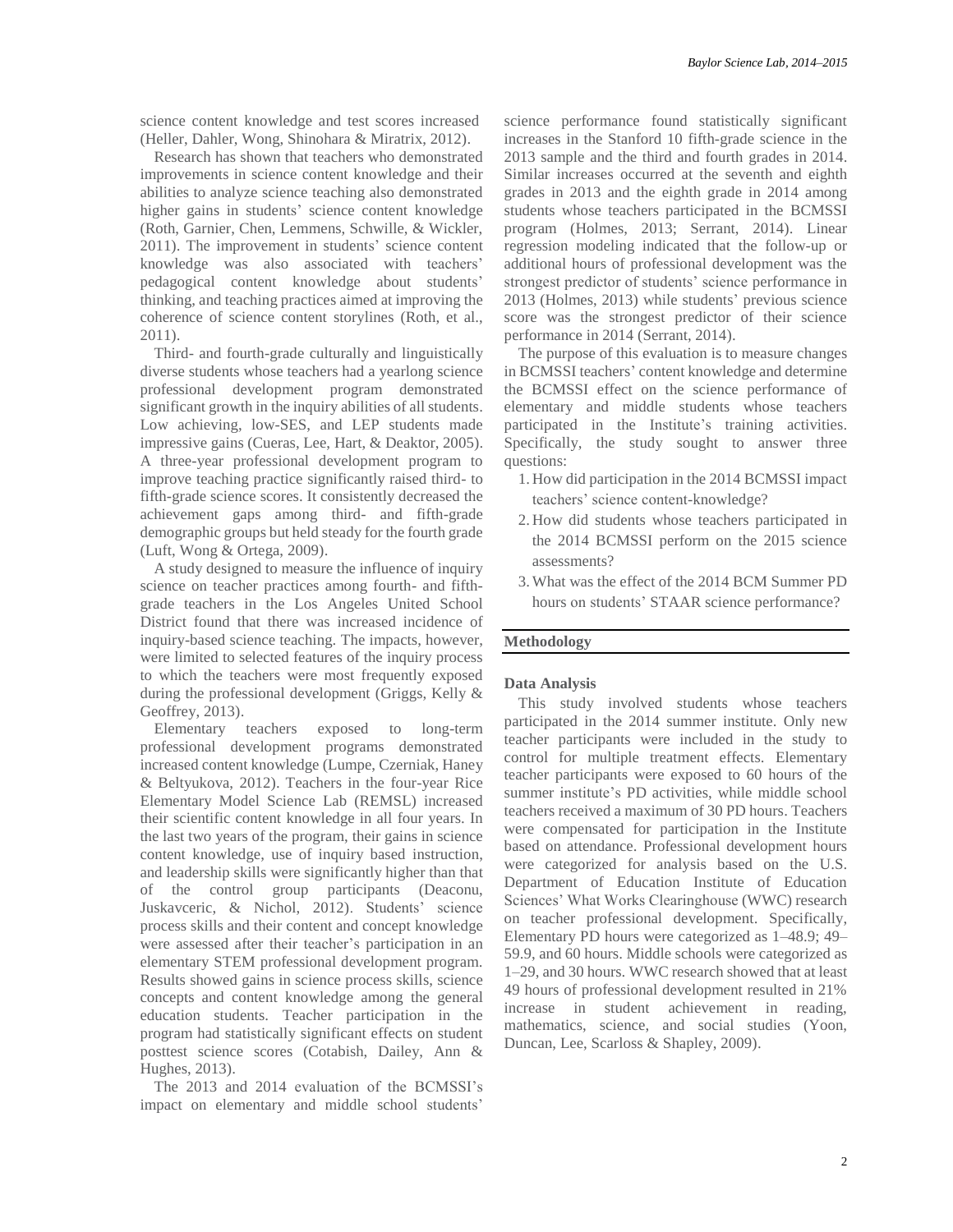## **Treatment Effect**

The treatment effects regression adjustment (teffects ra) in STATA 13 was used to estimate the effects of the BCMSSI PD hours on the STAAR science performance of 5<sup>th</sup>- and 8<sup>th</sup>-grade students whose teachers completed the full 60 PD hours for elementary schools and 30 PD hours for middle schools. Fifth and eighth grades were selected for student participants because teacher prepost PD tests and students' STAAR tests were linked to the TEKS. In addition, STAAR science tests are offered in the  $5<sup>th</sup>$  and  $8<sup>th</sup>$  grade only. The regression adjustment estimate predicts potential outcomes adjusted for covariates assuming that the outcome determinants are

few teachers completed them resulting in small sample sizes when they were disaggregated by grade.

#### **Sample**

A total of 239 first- through eighth-grade elementary and middle school teachers enrolled as participants in the 2014 BCMSSI. Of these, 61 (25.5%) were repeat participants. About 48.5% (116 elementary teachers) participated in the 60 hours summer sessions. Additionally, 62 (25.9%) middle school teachers enrolled in the 30-hour summer sessions.

Only 58 (24.3%) teachers participated in the 20 hours of Saturday follow-up sessions. New teachers in the

|                                                                                  | Table 1. Selected Students' Demographic Characteristics By Grade, HISD, 2015                                 |                    |               |       |               |       |       |       |  |
|----------------------------------------------------------------------------------|--------------------------------------------------------------------------------------------------------------|--------------------|---------------|-------|---------------|-------|-------|-------|--|
|                                                                                  |                                                                                                              | <b>Grade Level</b> |               |       |               |       |       |       |  |
|                                                                                  | <b>Third</b><br>First<br>Fifth<br><b>Sixth</b><br><b>Seventh</b><br>Eighth<br><b>Second</b><br><b>Fourth</b> |                    |               |       |               |       |       |       |  |
| Total students (n)                                                               | 814                                                                                                          | 779                | 1,037         | 1,401 | 2,534         | 2,494 | 3,218 | 2,285 |  |
|                                                                                  | $\frac{0}{0}$                                                                                                | $\frac{0}{0}$      | $\frac{0}{0}$ | $\%$  | $\frac{0}{0}$ | $\%$  | $\%$  | %     |  |
| <b>Asian</b>                                                                     | 8.0                                                                                                          | 9.3                | 7.3           | 3.6   | 4.2           | 3.9   | 4.4   | 4.8   |  |
| <b>Black</b>                                                                     | 35.3                                                                                                         | 35.3               | 25.6          | 33.0  | 26.7          | 26.7  | 26.6  | 30.0  |  |
| <b>Hispanic</b>                                                                  | 43.4                                                                                                         | 40.6               | 55.8          | 59.6  | 63.5          | 57.7  | 57.2  | 53.5  |  |
| White                                                                            | 11.3                                                                                                         | 12.9               | 9.7           | 3.0   | 5.0           | 10.4  | 10.4  | 10.4  |  |
| <b>Non-At-Risk</b>                                                               | 33.6                                                                                                         | 40.5               | 32.4          | 37.2  | 40.9          | 38.6  | 49.2  | 39.2  |  |
| At-Risk                                                                          | 66.4                                                                                                         | 59.5               | 67.6          | 62.8  | 59.1          | 61.4  | 50.8  | 60.8  |  |
| Non-Special Ed.                                                                  | 96.0                                                                                                         | 95.5               | 93.9          | 93.0  | 93.2          | 91.6  | 92.2  | 93.1  |  |
| <b>Special Ed.</b>                                                               | 4.0                                                                                                          | 4.5                | 6.1           | 7.0   | 6.8           | 8.4   | 7.8   | 6.9   |  |
| $Non-G/T$                                                                        | 83.1                                                                                                         | 78.0               | 76.0          | 83.6  | 75.3          | 83.4  | 75.4  | 75.6  |  |
| G/T                                                                              | 16.9                                                                                                         | 22.0               | 24.0          | 16.4  | 24.7          | 16.6  | 24.6  | 24.4  |  |
| <b>Non-Economically</b><br>Disadv.                                               | 30.6                                                                                                         | 30.1               | 28.9          | 17.3  | 18.5          | 26.7  | 32.1  | 32.3  |  |
| Economically Disadv.                                                             | 69.4                                                                                                         | 69.9               | 71.1          | 82.7  | 81.5          | 73.3  | 67.9  | 67.7  |  |
| Note: These are students whose teachers were new participants in the 2014 BCMSSI |                                                                                                              |                    |               |       |               |       |       |       |  |

known. It uses differences in averages of treatmentspecific predicted outcomes to estimate treatment effects (Cameron & Trivedi, 2005). This study used students' economic, at-risk, special education, limited English proficiency, and gifted and talented identification statuses as the outcome adjustment covariates. The treatment group constituted teachers who completed the full 60 or 30 BCMSSI PD hours for elementary and middle schools, respectively. Teachers who did not complete the full PD hours were the comparison group.

## **Linear Regression Analysis**

Summer PD hours and students' economic, at risk and G/T statuses were analyzed to determine how these factors contributed to the variability in students' science scores and, therefore, predict their science performance. Collinearity tests were conducted in the selection of the variables. The follow-up hours were not included as

study were linked to their 2014–2015 science students. **Table 1** displays the demographic composition by grade for these students. The State of Texas Assessments of Academic Readiness (STAAR) and Iowa Assessments science test data were used to measure students' performance, including the STAAR scale score, the proportion of students who met Satisfactory performance at the level II phase-in 1 and Advanced standard, along with the Iowa Assessments Normal Curve Equivalent (NCE) and National Percentile Rank (NPR). The data satisfied the tests for normality, homoscedasticity, and collinearity normality, homoscedasticity, and conditions using the Shaphiro-Wilk test, the normal Q-Q plot, and the Detrended normal Q-Q plot on the IBM Statistical Package for Social Sciences (SPSS) software.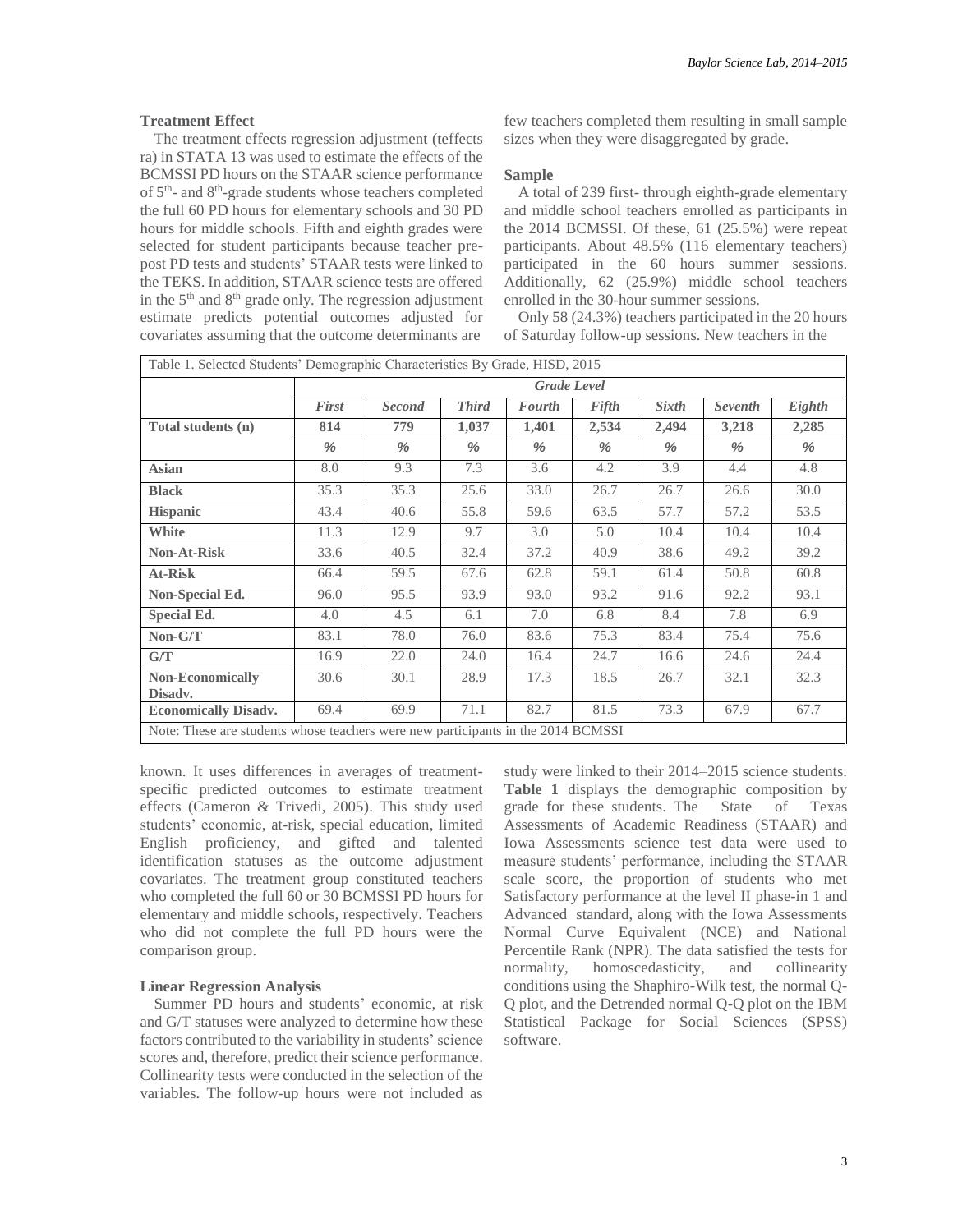## **How did participation in the 2014 BCMSSI impact teachers' science content knowledge?**

Gains in the science content knowledge of the 2014 BCMSSI teacher participants were assessed on four multiple-choice tests: introductory elementary, sixth grade, seventh grade, and eighth grade. Tests were linked to the grade-level science TEKS and validated using Cronbach's alpha (α) (Baylor College of Medicine, 2015). Cronbach's α measures the internal consistency of test items to determine how related they are as a group (Tavakol & Dennick, 2011). The higher the Cronbach's α, the closer the relatedness and the more valid the test will be. With respect to the four tests, their Cronbach's α ranged from 0.39 to 0.68 (Baylor College of Medicine, 2015).

Science content knowledge tests were first administered during the first PD session and again on the final day and the results reported as the mean number of items correct by grade. The results were analyzed using a repeated measures design. **Table 2** shows the mean changes and the PD effect on teacher content knowledge using Cohen's *d*. With the exception of 8<sup>th</sup> grade, all teachers demonstrated significant gains in their mean science content knowledge, which ranged from a mean difference of  $0.44$  items correct in the  $8<sup>th</sup>$ grade to 7.53 items correct in the 3rd grade.

| Table 2. BCMSSI teacher content knowledge assessment by grade |    |                |           |                                                      |           |         |         |  |  |
|---------------------------------------------------------------|----|----------------|-----------|------------------------------------------------------|-----------|---------|---------|--|--|
|                                                               |    | <b>Pretest</b> |           | <b>Posttest</b>                                      |           |         | Cohen's |  |  |
| Grade                                                         | n  | Mean           | <b>SD</b> | Mean                                                 | <b>SD</b> | Gain    | d       |  |  |
| 1 st                                                          | 21 | 12.57          | 3.46      | 14.57                                                | 2.87      | $2.00*$ | 0.64    |  |  |
| 2 <sup>nd</sup>                                               | 22 | 11.96          | 3.33      | 16.50                                                | 3.71      | $4.54*$ | 1.32    |  |  |
| 2rd                                                           | 15 | 13.67          | 2.66      | 21.20                                                | 2.73      | $7.53*$ | 2.89    |  |  |
|                                                               | 14 | 13.36          | 3.86      | 16.86                                                | 2.93      | $3.50*$ | 1.06    |  |  |
| 5 <sup>th</sup>                                               | 43 | 14.51          | 4.10      | 18.05                                                | 4.71      | $3.54*$ | 0.81    |  |  |
| 6 <sup>th</sup>                                               | 13 | 23.08          | 3.43      | 27.39                                                | 1.89      | $4.31*$ | 1.62    |  |  |
| 7 <sup>th</sup>                                               | 21 | 19.95          | 2.36      | 22.43                                                | 2.25      | $2.48*$ | 1.10    |  |  |
| 8th                                                           | 25 | 20.40          | 2.14      | 20.84                                                | 6.46      | 0.44    | 0.09    |  |  |
| Note: ${}^*p$ < .05                                           |    |                |           |                                                      |           |         |         |  |  |
| Cohen's d: small = .20; medium = .50; and large = .80         |    |                |           |                                                      |           |         |         |  |  |
|                                                               |    |                |           | Source: Baylor College of Medicine, 2015 (data only) |           |         |         |  |  |
| 4 <sup>th</sup>                                               |    |                |           |                                                      |           |         |         |  |  |

Third-grade teachers in the sample registered the highest mean science content knowledge gain followed by 2<sup>nd</sup>- and 6<sup>th</sup>-grade teachers. With the exception of the 8<sup>th</sup> grade, the effect sizes of the BCMSSI on teacher science content knowledge gain ranged from moderate to very large, (Cohen's d) that is, from  $0.09$  in the  $8<sup>th</sup>$ grade to 2.89 in the 3rd grade.

BCMSSI service provider also measured pre-post science teacher self-efficacy using the Self-Efficacy Teaching and Knowledge Instrument for Science Teachers (SETAKIST). The result showed statistically significant gains in self-efficacy on teachers' personal beliefs about their effectiveness in teaching science and their pedagogical content knowledge at all grade levels in the study (Baylor College of Medicine, 2015).

Baylor College of Medicine (2015) also administered a post-intervention survey to evaluate teacher perceptions and experiences with key program aspects. Teacher respondents at the respective grade levels were "overwhelmingly positive about the Science Institute. They agreed or strongly agreed that the activities were well organized and that the materials and resources received were useful" (p.18).

**How did the students whose teachers participated in the 2014 BCM Summer Institute perform on the 2015 science assessments?** 

## **Iowa Science**

The BCMSSI students' elementary science performance on the Iowa Assessments ranged from a mean NCE of 46.2 (SD = 20.5) in the  $4<sup>th</sup>$  grade to 56.4  $(SD = 22.5)$  in the  $2<sup>nd</sup>$  grade (**Table 3**). BCMSSI thirdgrade students had a mean NCE of  $54.0$  (SD = 20.0) while first grade had a mean NCE of  $47.0$  (SD =  $25.3$ ).

| Table 3. Elementary students' 2015 Iowa<br>Assessments science performance on the 2014<br><b>BCMSSI</b> teachers |                  |      |      |  |  |  |  |  |  |
|------------------------------------------------------------------------------------------------------------------|------------------|------|------|--|--|--|--|--|--|
| <b>SD</b><br>Mean                                                                                                |                  |      |      |  |  |  |  |  |  |
| Grade                                                                                                            | $\boldsymbol{n}$ | NCE  |      |  |  |  |  |  |  |
| 1 <sup>st</sup>                                                                                                  | 814              | 47.0 | 25.3 |  |  |  |  |  |  |
| 2 <sub>nd</sub>                                                                                                  | 779              | 56.4 | 22.5 |  |  |  |  |  |  |
| 2rd                                                                                                              | 1,037            | 54.0 | 20.0 |  |  |  |  |  |  |
| 4 <sup>th</sup>                                                                                                  | 1,398            | 46.2 | 20.5 |  |  |  |  |  |  |
| $\leq$ th                                                                                                        | 2,529            | 50.7 | 19.7 |  |  |  |  |  |  |

At the middle school level, BCMSSI students' science performance ranged from  $45.0$  NCEs (SD = 22.2) in the 6<sup>th</sup> grade to 49.4 (SD = 20.8) in the 7<sup>th</sup> grade (**Table 4**). The  $8<sup>th</sup>$ -grade students had a mean NCE of 48.7 (SD = 21.8).

| Table 4. Middle school students' 2015 Iowa<br>Assessment science performance for 2014 BCMSSI<br>teachers |                  |             |      |  |  |  |  |
|----------------------------------------------------------------------------------------------------------|------------------|-------------|------|--|--|--|--|
| Grade                                                                                                    | $\boldsymbol{n}$ | Mean<br>NCE | SD.  |  |  |  |  |
| 65                                                                                                       | 2,493            | 45.0        | 22.2 |  |  |  |  |
| 7th                                                                                                      | 3,218            | 49.4        | 20.8 |  |  |  |  |
| Qth                                                                                                      | 2,285            | 48.7        | 21.8 |  |  |  |  |

**Table 5** shows that with the exception of  $5<sup>th</sup>$ -grade, all BCMSSI teachers were exposed to at least 49 PD hours. The 3<sup>rd</sup>-grade had the highest proportion of BCMSSI students (63.9 percent) who scored at or above the 50<sup>th</sup> NPR on the Iowa science assessments, followed by students in the  $2<sup>nd</sup>$  grade (63.2 percent). BCMSSI teachers of students in these two grade levels completed between 49 and 60 PD hours. These teachers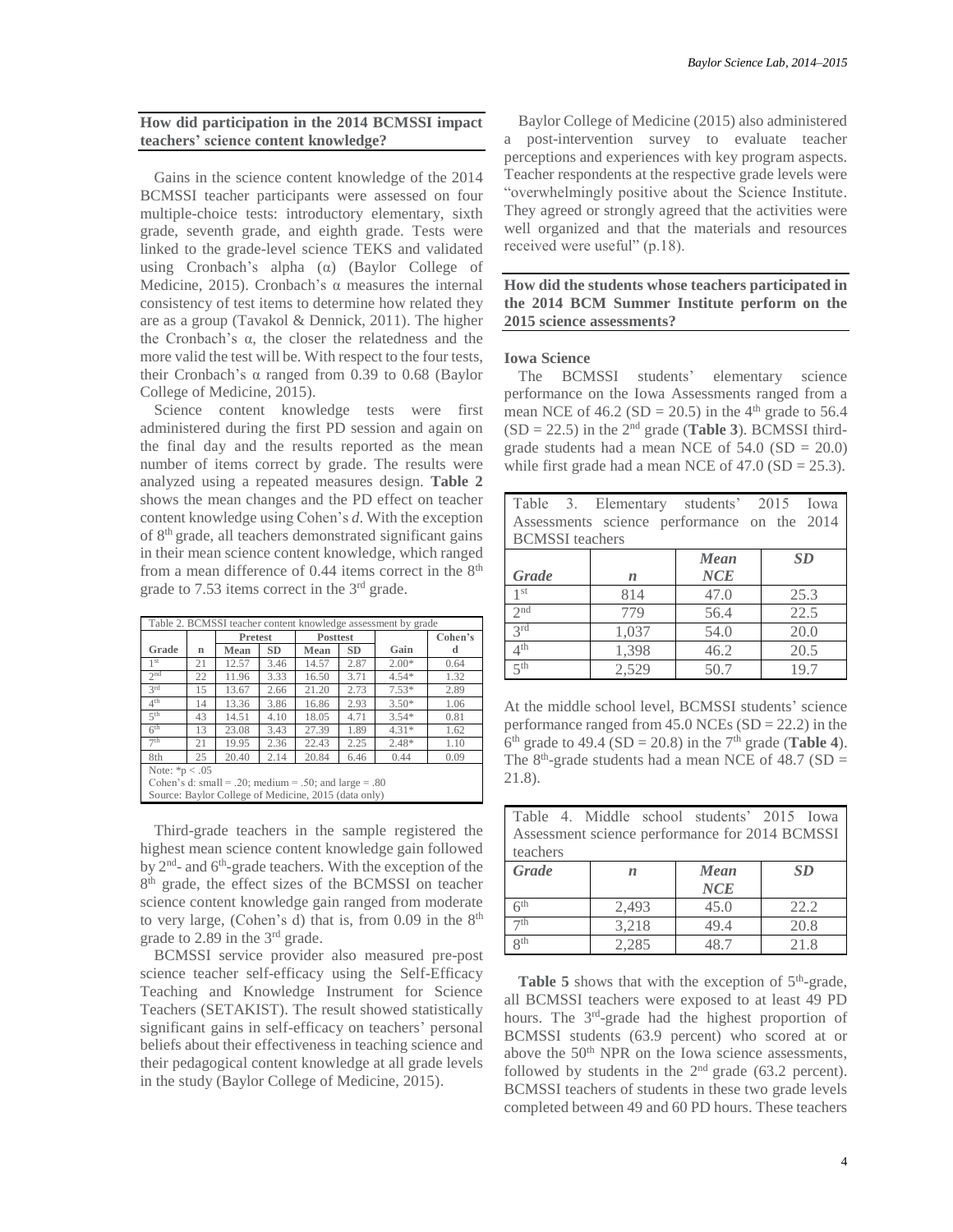also had the largest content knowledge gain (See Table 2).

Table 5. Percent of students of BCMSSI teachers who performed at or above the 50<sup>th</sup> NPR on the 2015 Iowa science assessments by teachers' Summer PD Hours

|          |                  | <b>Summer PD Hours</b> |             |      |  |  |  |  |
|----------|------------------|------------------------|-------------|------|--|--|--|--|
| Grade    | $\boldsymbol{n}$ | $1 - 48.9$             | $49 - 59.9$ | 60   |  |  |  |  |
| 1 st     | 406              |                        | 53.1        | 31.5 |  |  |  |  |
| $2^{nd}$ | 383              |                        | 63.2        | 53.6 |  |  |  |  |
| 2rd      | 588              |                        | 63.9        | 57.1 |  |  |  |  |
| 1 th     | 620              |                        | 47.7        | 36.0 |  |  |  |  |
| ςth      | 1,955            |                        | 48.4        | 58.3 |  |  |  |  |

A higher proportion of  $1<sup>st</sup>$  through  $4<sup>th</sup>$ -grade students whose teachers completed 49–59.9 BCMSSI hours performed at or above the 50<sup>th</sup> NPR on the Iowa science assessments compared to those whose teachers completed all 60 PD hours. While it is uncertain why this is the case here, data from the WWC indicates significant effect in student's achievement for at least 49 PD hours. For teachers who completed all 60 BCMSS PD hours, 5<sup>th</sup>-grade had the highest proportion of students (58.3%) who performed at or above the  $50<sup>th</sup>$ NPR, followed by  $3<sup>rd</sup>$  grade (57.1 %) and  $2<sup>nd</sup>$ -grade (53.6 %). For teachers who completed all 60 BCMSSI PD hours, the  $1<sup>st</sup>$  and  $4<sup>th</sup>$  grades had the smallest proportion of students who performed at or above the 50th NPR at 31.5% and 36.0%, respectively.

A higher proportion of middle school students whose BCMSSI teachers completed all 30 PD hours (a range of 48.2% to 53.1%) performed at or above the  $50<sup>th</sup> NPR$ on the Iowa science assessments compared to students whose teacher completed less hours (a range of 34.6% to 47.4%) (**Table 6**). Eighth-grade students whose BCMSSI teachers completed the full 30 PD hours had the highest proportion of students performing at or above the 50<sup>th</sup> NPR (53.1%), followed by  $7<sup>th</sup>$  grade at 50.0%.

| Table 6. Percent students who performed at or above<br>the 50 <sup>th</sup> NPR on the 2015 Iowa science assessment<br>of 2014 BCMSSI teachers |       |           |      |  |  |  |  |
|------------------------------------------------------------------------------------------------------------------------------------------------|-------|-----------|------|--|--|--|--|
| <b>Summer PD Hours</b>                                                                                                                         |       |           |      |  |  |  |  |
| Grade                                                                                                                                          | n     | $18 - 29$ | 30   |  |  |  |  |
| 6th                                                                                                                                            | 2.493 | 34.6      | 48.2 |  |  |  |  |
| 7th<br>3,218<br>50.0<br>47.4                                                                                                                   |       |           |      |  |  |  |  |
| Qth                                                                                                                                            | 2.285 | 40.9      | 53.1 |  |  |  |  |

### **STAAR Science**

With respect to the 2015 STAAR science test, fifthgrade students whose BCMSSI teachers completed the full 60 PD hours had the highest mean scale score (3711) as well as the highest percentage of students who met Satisfactory at the Level II phase-in 1 standard (67.1 percent), followed by students whose teachers completed 48.9 BCMSSI PD hours or less. These students had a mean scale score of 3615 with 58.1% of them who met Satisfactory at the Level II phase-in 1 standard for science (**Table 7, Appendix A,** p. 8).

A higher proportion of  $5<sup>th</sup>$ -grade students whose teachers completed the full 60 BCMSSI PD hours (9.9%) met the Advanced performance standard on the STAAR science test compared to those who completed 49–59.9 hours (6.6 %) and those who completed 48.9 hour or less (5.4 %) (Table 7, Appendix A, p. 8).

Eighth-grade students whose BCMSSI teachers completed the full 30 PD hours had a higher mean scale score (3659) compared to students whose teacher completed less than 30 PD hours (3390) (Table 8, Appendix A, p. 8). A higher proportion of  $8<sup>th</sup>$ -grade students whose teacher completed the full 30 BCMSSI PD hours (64.8%) met Satisfactory at the Level II phase-in 1 standard on the STAAR science test compared to those whose teachers completed less than 30 PD hours (45.6%), a difference of 19.2 percentage points. More than three times as many 8<sup>th</sup>-grade students whose teachers completed the full 30 PD hours met Advanced performance standard (17.7%) on the 2015 STAAR science test compared to students whose teachers completed less than 30 hours (5.0 percent).

Although  $8<sup>th</sup>$ -grade students whose teachers completed the full 30 hours PD had a mean scale score that was lower than the district mean (3659 vs. 3721), a higher proportion of those students met Satisfactory at the level II phase-in  $1$  (64.8% vs. 61.0%). and Advanced performance standards (17.7% vs. 14.0%) on the 2015 STAAR science test compared to the district.

## **What was the effect of the 2014 BCM Summer PD hours on students' 2015 STAAR science performance?**

Treatment effects regression adjustment showed the effects of 60 summer PD hours of  $5<sup>th</sup>$ -grade and 30 PD hours on the 8<sup>th</sup>–grade students' STAAR science performance. The results revealed a significant increase of 253 scale score points in the mean scale score of the 8<sup>th</sup>-grade students whose BCMSSI teachers were exposed to the full 30 PD hours (**Table 9**, Appendix A, p. 8). The mean scale score for those who were not exposed to the full 30 hours (potential outcome mean) was 3365 scale score points. Table 2 shows that the gain in the 8<sup>th</sup> grade BCMSSI teachers' content knowledge was small (Cohen's  $d = 0.09$ ) but their content knowledge appeared to have been high to begin with  $(20.40)$ , second only to  $6<sup>th</sup>$ -grade teachers  $(23.08)$ . This may help to explain the large effect size.

The treatment effect of the BCMSSI 60 PD hours on the 5th -grade science performance was small (17 scale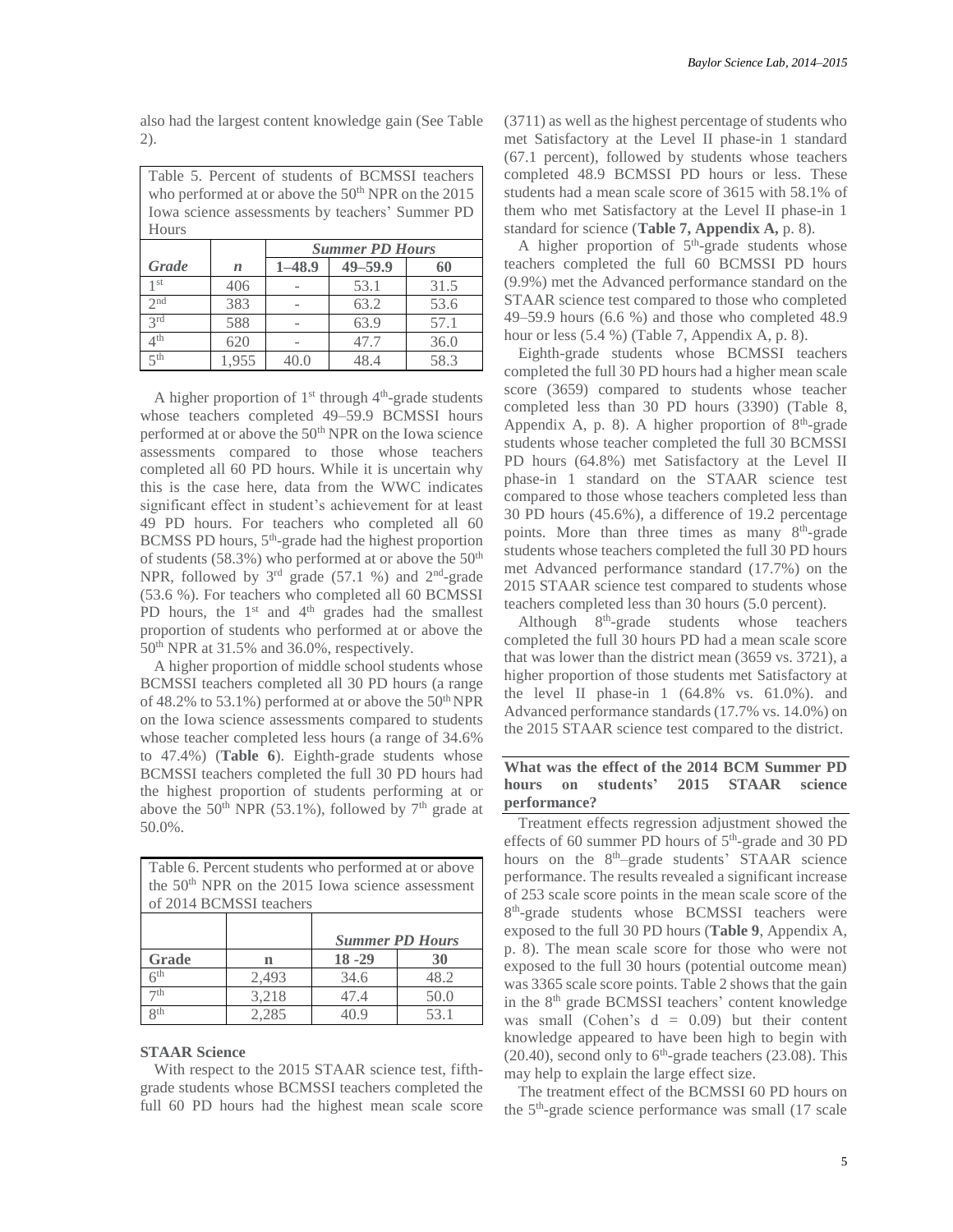score points) and statistically insignificant ( $p > .524$ ) (**Table 10**, Appendix A, p. 9). The potential outcome mean using STATA teffects ra, indicated that for students whose teachers were not exposed to the full 60 PD hours their expected scale score was 3589 (Table 10, Appendix A, p. 9).

Based on regression analysis results, the summer PD hours were responsible for small variations in the Iowa Assessment science NCE for 1<sup>st</sup> through 8<sup>th</sup> grade. The variations were significant at the  $p < .0001$  level for  $2<sup>nd</sup>$ , and  $6<sup>th</sup>$  through  $8<sup>th</sup>$  grades (**Table 11** and **Table 12**, Appendix A, p. 9). Too few teachers completed the follow-up sessions to conduct any meaningful data analyses.

Students' at-risk and economically-disadvantaged statuses were negative predictors of the 2015 STAAR science mean scale score at the  $1<sup>st</sup>$ -through  $8<sup>th</sup>$ -grade levels for BCMSSI students. Students' at-risk status (the largest prediction of the two) predicted between 27.2% and 44.1% of variations in the science NCE for all grades in the study. G/T identification was a positive predictor at all grade levels in the study, predicting between 24.3% and 34.3% variations in the BCMSSI teacher' students mean NCE (Table 11 and Table 12).

## **Discussion**

Results of this evaluation showed that teacher content knowledge increased for all teacher groups in the study, ranging from mean difference of 0.44 items correct in the  $8<sup>th</sup>$ -grade to 7.53 items correct in the  $3<sup>rd</sup>$  grade. The PD effect, using Cohen's *d*, was moderate or large for all groups except 8<sup>th</sup>-grade but 8<sup>th</sup>-grade teacher content knowledge was high to begin with. Cohen's d is a measure of the effect sizes of an intervention using standard deviation units (Pallant, 2013). In this study, Cohen's d ranged from 2.89 in the  $3<sup>rd</sup>$  grade to 0.09 at the  $8<sup>th</sup>$  grade. The gains were statistically significant (p  $<$  .05) at the elementary school level. The  $2<sup>nd</sup>$ - and  $3<sup>rd</sup>$ grade students whose teachers participated in the BCMSSI had the highest mean science NCE. They also had the highest percentage of students scoring at or above the 50<sup>th</sup> NPR. Their teachers registered the largest science content knowledge gains on pre-post BCMSSI tests that were aligned to the TEKS. These gains may have been the pivotal factor in the program impact.

A higher proportion of fifth through eighth-grade students whose teachers completed the full PD hours performed at or above the 50<sup>th</sup> NPR on the Iowa Assessment science tests compared to students whose teachers did not complete the full PD hours. Similarly, a higher proportion of  $5<sup>th</sup>$  and  $8<sup>th</sup>$  grade students whose teachers completed the full PD hours met Satisfactory at the Level II phase-in 1 and Advanced performance standard of the 2015 STAAR science tests.

The treatment effect of the full 60 PD hours on the 5<sup>th</sup>-grade science test was small (17 scales core points) and not statistically significant ( $p = .524$ ). The treatment effect of the full 30 PD hours on  $8<sup>th</sup>$ -grade science performance was large (253 scale score points) and statistically significant ( $p < .0001$ ). Based on these findings,  $422(18%)$  additional  $8<sup>th</sup>$ -grade students might have met Satisfactory at the Level II phase-in 1 standard on the 2015 STAAR science test had their teachers completed the full 60 BCMSSI PD hours. This demonstrates the effectiveness of the BCMSSI at the 8<sup>th</sup>-grade level. This result is critical because 8<sup>th</sup> grade marks the end of middle school and the transition to high school. More may have to be done to increase teacher completion of PD and the cost-effectiveness of the program since the service provider is contracted. Teachers are already being compensated, financially, for participation in the program.

Greater effort needs to be made to promote teacher commitment to program completion once enrolled. Compensation may have to be tied to completion rather than participation. Continued instructional focus should be directed towards at-risk and economicallydisadvantaged students.

#### **References**

- Baylor College of Medicine (2013). Teachers become the students at Baylor Summer Science Institute. Retrieved from Momentum: Moving forward in education, healthcare, research, and community: [http://momentumblog.bcm.edu/2013/08/13/teachers](http://momentumblog.bcm.edu/2013/08/13/teachers-become-the-students-at-baylors-summer-science-institute/)[become-the-students-at-baylors-summer-science](http://momentumblog.bcm.edu/2013/08/13/teachers-become-the-students-at-baylors-summer-science-institute/)[institute/](http://momentumblog.bcm.edu/2013/08/13/teachers-become-the-students-at-baylors-summer-science-institute/)
- Baylor College of Medicine (2015). *Baylor Summer Science Institutes and Baylor Saturday Science Series, Final Report.* Baylor College of Medicine: Center for educational Outreach
- Cameron, C. A., & Trivedi, P. K. (2005). *Microeconomics: Methods and applications.* Cambridge: Cambridge University Press.
- Cotabish, A., Dailey, D., Ann, R., & Hughes, G. (2013). The effects of a STEM intervention on elementary students science knowledge and skills. *School Science and Mathematics 113 (5)*, 215–226.
- Cueras, P., Lee, O., Hart, J., & Deaktor, R. (2005). Improving science inquiry with elementary students of diverse backgrounds. *Journal of Research in Science teaching 42*, 337–357.
- Deaconu, D. V., Juskavceric, M., & Nichol, C. (2012). A multi-year study of the impact of the Rice Model teacher professional development on elementary science teachers. *International Journal of Science Education 34 (6)*, 855–877.
- Griggs, J., Kelly, K. A., & Geoffrey, B. D. (2013). Effects of two scientific inquiry professional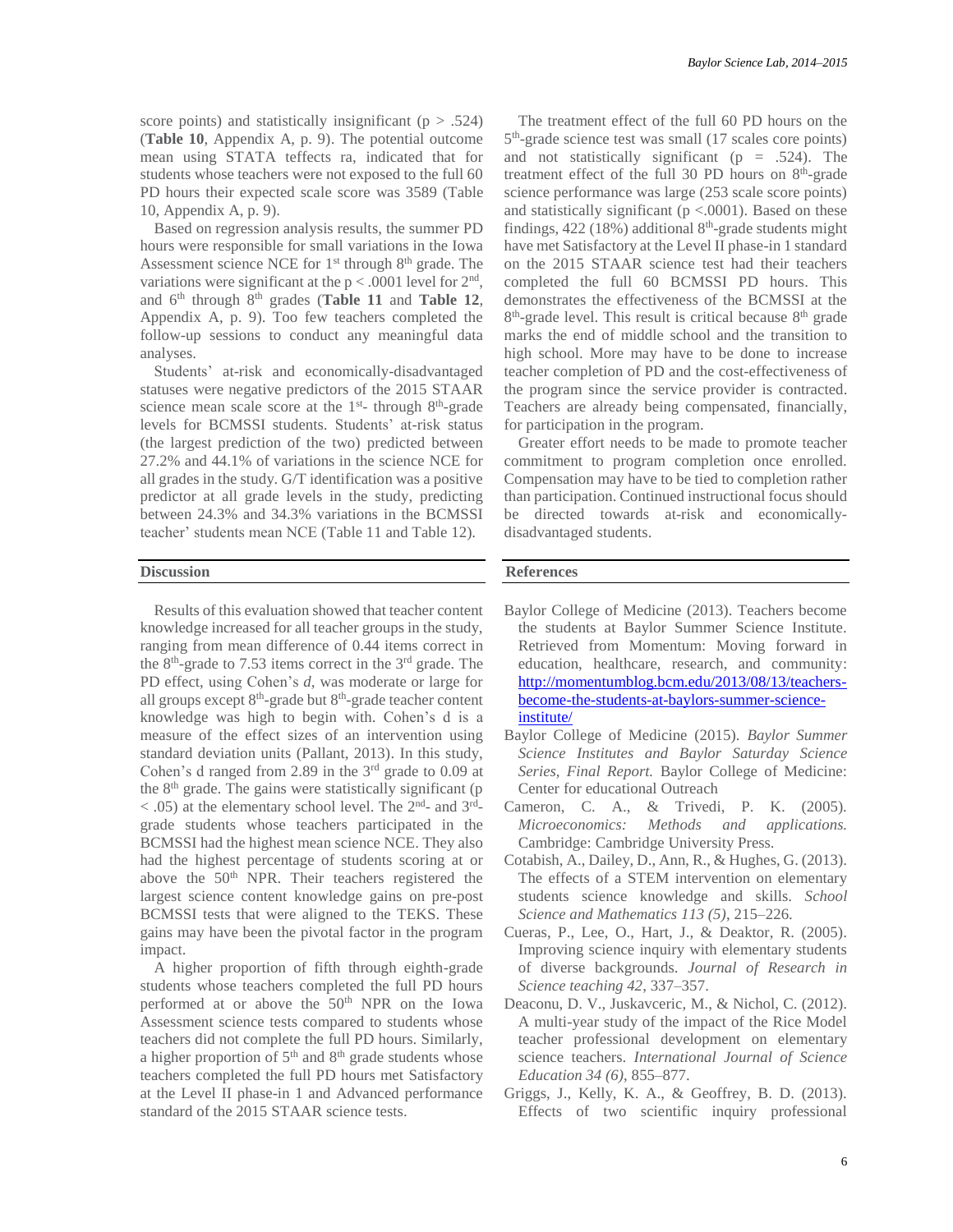development interventions on teaching practice. *Education Evaluation and Policy Analysis 36 (1)* , 38–56.

- Heller, J. I., Dahler, K. R., Wong, N., Shinohara, L. W., & Miratrix, L. W. (2012). Differential effects of three professional development models on teacher knowledge and student achievement in elementary science. *Journal of Science Research 49*, 333–362.
- Holmes, V. (2013). *The impact of the Baylor College of Medicine (BCM) 2011 and 2012 Summer Institute on elementary- and middle-school students science performance.* HISD Research and Accountability Department Evaluation Report. 8 (1), 1–9
- Jeanpiere, B., Oberhauser, K., & Freeman, C. (2005). Characteristics of professional development that effect change in secondary science teachers' classroom practices. *Journal of Research in Science Education 42 (6)*, 668–690.
- Luft, J. A., Wong, S., & Ortega, I. (2009). *The National Science Teachers Association (NSTA) state science education survey.* Arlington. VA: NSTA.
- Lumpe, A., Czerniak, C., Haney, J., & Beltyukova, S. (2012). Beliefs about teaching science: The relationships between elementary teachers' participation in professional development and student achievement. *International Journal of Science Education 34 (2)*, 153–166.
- National Science Teachers Association. (2002). *NSTA Position Statement*. Retrieved February 25, 2014, from National Science Teachers Association : http://www.nsta.org/about/positions/elementary.asp x
- Pallant, J. (2013) *A step by step guide to using IBM SPSS: Survival manual, 5th edition.* Berkshire, England: Open University Press.
- Pruitt, S. L., & Wallace, C. S. (2012). The effect of a State Department of Education Teacher Mentor Initiative on science achievement. *Journal of Science Education 23 (4)*, 367–385.
- Roth, K. J., Garnier, H. E., Chen, C., Lemmens, M., Schwille, K., & Wickler, N. I. (2011). Videotaped lesson analysis: Effective science PD for teacher and student learning. *Journal of Research in Science Teaching 48 (2)*, 117–148.

Serrant, T. D. (2014). *The effect of the Baylor College of Medicine Summer Science Institute on HISD elementary and middle school students' science performance, 2014–2015*. HISD Research and Accountability Department Evaluation Report 8 (1), 1-9

- Texas Education Agency. (2011). *Texas Education Agency Best Practices Clearinghouse*. Retrieved April 03, 2014, from How to interpret effect sizes: http://www.tea.state.tx.us/Best\_Practice\_Standards/ How\_To\_Interpret\_Effect\_Sizes.aspx
- Yoon, K. S., Duncan, T., Lee, S. W.-Y., Scarloss, B., & Shapley, K. L. (2009). *Reviewing the evidence on how teacher professional development affects student achievement (Issues & Answers, REl 2007-No033).* Washington DC: U.S. Department of Education, Institute of Education Sciences, National Center for Education Evaluation and Regional Assistance, Regional Education Laboaratory Southwest.

For additional information contact the HISD Department of Research and Accountability at 713- 556-6700 or e-mail Research@houstonisd.org.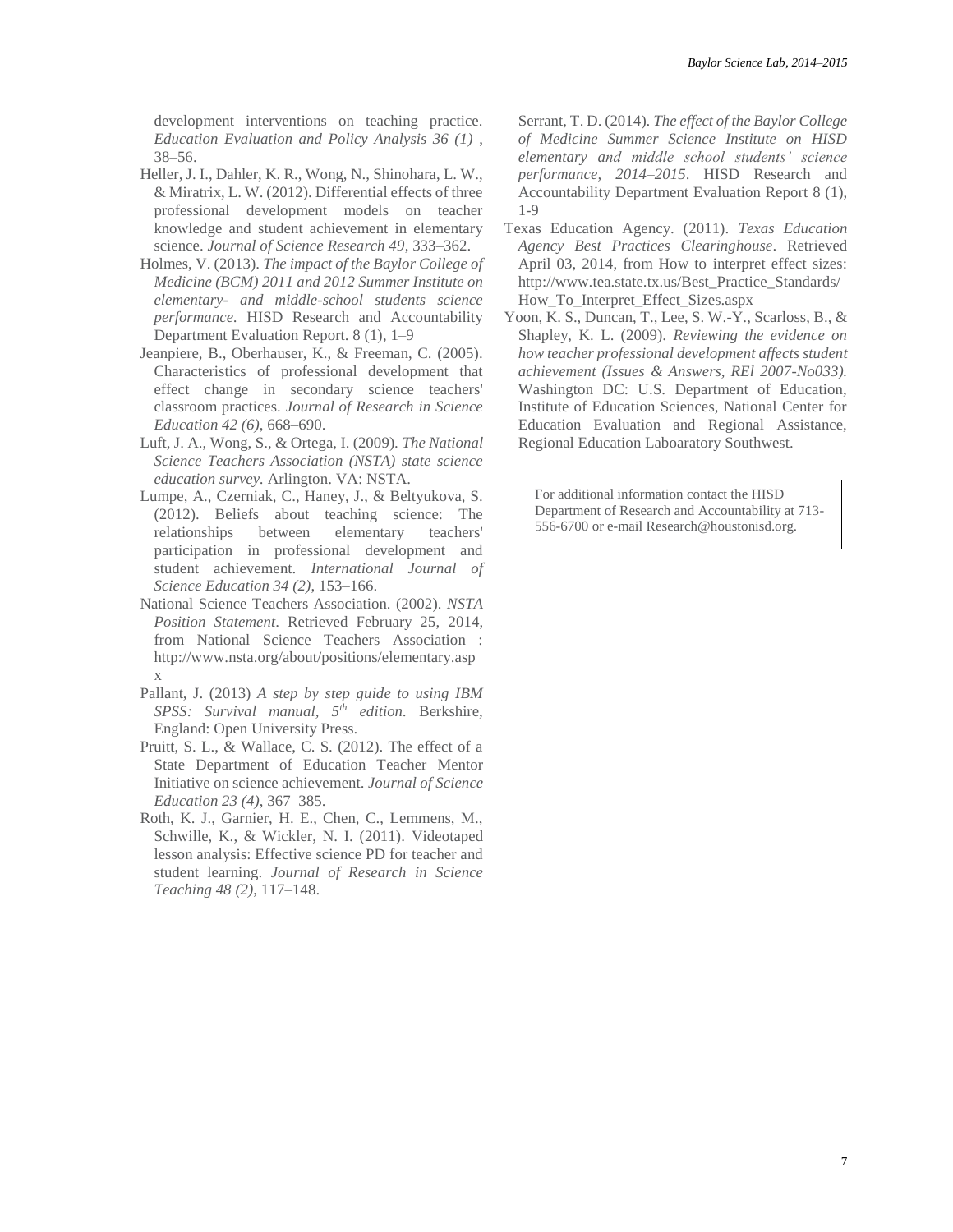## **Appendix A**

| Table 7. 2015 STAAR Mean Science Scale Score and Percent Who Met Standards, BCMSSI Fifth<br><b>Grade</b>        |                            |           |                        |              |  |  |  |  |  |
|-----------------------------------------------------------------------------------------------------------------|----------------------------|-----------|------------------------|--------------|--|--|--|--|--|
| *5 <sup>th</sup> Grade                                                                                          | Mean                       | Std. Dev. | Level II: Satisfactory | Advanced     |  |  |  |  |  |
|                                                                                                                 | Scale Score                |           | Phase-in 1 Standard    | Performance  |  |  |  |  |  |
| $(n = 2561)$                                                                                                    |                            |           | $(\%)$                 | Standard (%) |  |  |  |  |  |
| 1-48.9 PD hours                                                                                                 | 3615                       | 504       | 58.1                   | 5.4          |  |  |  |  |  |
| 49–59.9 PD hours                                                                                                | 3557                       | 564       | 55.3                   | 6.6          |  |  |  |  |  |
| 60 PD hours                                                                                                     | 3711<br>554<br>67.1<br>9.9 |           |                        |              |  |  |  |  |  |
| Note: *5 <sup>th</sup> grade – "Satisfactory" Scale Score range : 3500–4304; "Advanced" Scale Score : 4402–5613 |                            |           |                        |              |  |  |  |  |  |
| (Texas Education Agency, 2015)                                                                                  |                            |           |                        |              |  |  |  |  |  |

| Table 8. 2015 STAAR Mean Science Scale Score and Percent Who Met Standards, BCMSSI Eighth<br><b>Grade</b> |             |           |                                                                                                                |                  |  |  |  |  |
|-----------------------------------------------------------------------------------------------------------|-------------|-----------|----------------------------------------------------------------------------------------------------------------|------------------|--|--|--|--|
| *8 <sup>th</sup> Grade                                                                                    | Mean        | Std. Dev. | Level II: Satisfactory                                                                                         | Advanced         |  |  |  |  |
|                                                                                                           | Scale Score |           | Phase-in 1 Standard                                                                                            | Performance      |  |  |  |  |
| $(n = 2361)$                                                                                              |             |           | $(\%)$                                                                                                         | Standard $(\% )$ |  |  |  |  |
| 18-29 PD hrs.                                                                                             | 3390        | 749       | 45.6                                                                                                           | 5.0              |  |  |  |  |
| 30 PD hrs.                                                                                                | 3659        | 998       | 64.8                                                                                                           | 177              |  |  |  |  |
| (Texas Education Agency, 2015)                                                                            |             |           | Note: *8 <sup>th</sup> grade – "Satisfactory" Scale Score range : 3500–4345; "Advanced" Scale Score: 4406–6180 |                  |  |  |  |  |

| Table 9. Treatment effect of 2014 BCMSSI PD Hours on 2105 8th-Grade STAAR Science Performance, |                                                 |                |      |          |                               |        |  |  |  |
|------------------------------------------------------------------------------------------------|-------------------------------------------------|----------------|------|----------|-------------------------------|--------|--|--|--|
| Science Scale Score                                                                            | Coefficient                                     | Robust<br>Std. | Z    | p > z    | [95% Confidence]<br>Interval] |        |  |  |  |
|                                                                                                |                                                 | Error          |      |          |                               |        |  |  |  |
| Average Treatment Effect (ATE)<br><sup>1</sup> Summer PD Hours                                 |                                                 |                |      |          |                               |        |  |  |  |
| $(2 \text{ vs. } 1)$                                                                           | 252.9                                           | 54.4           | 4.7  | $0.000*$ | 146.3                         | 359.5  |  |  |  |
| Potential Outcome Mean<br><sup>1</sup> Summer PD hours                                         |                                                 |                |      |          |                               |        |  |  |  |
|                                                                                                | 3364.8                                          | 50.1           | 67.2 | $0.000*$ | 3266.7                        | 3462.9 |  |  |  |
| $-.0001$                                                                                       | Note: $1 = 18 - 29$ PD hours; $2 = 30$ PD hours |                |      |          |                               |        |  |  |  |